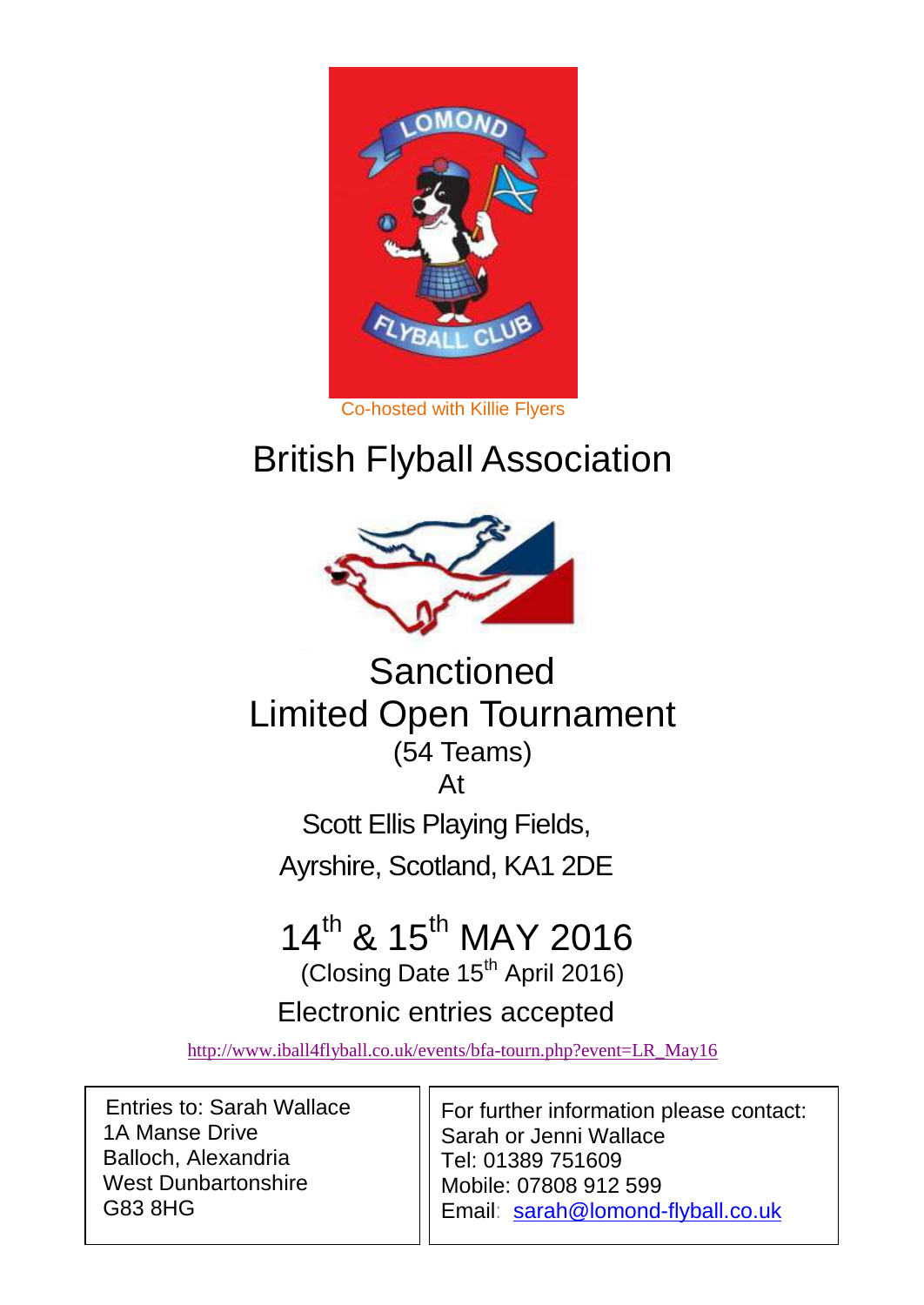### **Directions to Scott Ellis Playing Field, KA1 2DE**

#### **From the North:**

Drive to Glasgow (M8) On M8, take Exit onto M77 Continue onto A77 Take the A735/A71/A76 ramp to Kilmarnock/Irvine/Dumfries/Edinburgh At roundabout take the 5th exit onto A735 Queens drive (Kilmarnock town centre) At mini roundabout take  $2^{nd}$  exit. At next two roundabouts straight over. At traffic lights turn right on to New Mill Road. Follow road almost to the end and field is on the right, sign posted.

#### **From the South:**

Follow M74 to Junction 1 (stay in Lane 3 to merge **briefly** onto M8) On M8, get into nearside lane and take Exit onto M77 Continue onto A77 Take the A735/A71/A76 ramp to Kilmarnock/Irvine/Dumfries/Edinburgh At roundabout take the 5th exit onto A735 Queens drive (Kilmarnock town centre) At mini roundabout take  $2^{nd}$  exit. At next two roundabouts straight over.

At traffic lights turn right on to New Mill Road.

Follow road almost to the end and field is on the right, sign posted.

### **Show Rules and Regulations**

- 1. The tournament organisers reserve the right to refuse entries and admission to any person not in good standing with the BFA.
- 2. No person shall impugn the decisions of the Head Judge or Judges.
- 3. Bitches in season are not allowed near the show area, mating of dogs is not allowed.
- 4. It is the Team Captains responsibility to ensure the team is available for their class and running order.
- 5. The organisers reserve the right to make any alterations they deem necessary in event of unforeseen circumstances.
- 6. All dogs are entered in this event at their owners risk and, whilst every care will be taken, the event organisers cannot accept responsibility for damage, injury or loss however caused to dogs, persons or property whilst at the event.
- 7. A dog must be withdrawn from competition if it is:
	- a) Suffering from infectious or contagious diseases;
	- b) A danger to the safety of any person or animal; or
	- c) Likely to cause suffering to the dog if it continues to compete.
- 8. All owners/handlers must clean up after their dogs. Anyone failing to do so will be asked to leave the venue.
- 9. If circumstances make it necessary that the tournament is cancelled, the organisers reserve the right to defray expenses incurred by deducting such expenses from entry fees received.
- 10.Current BFA Rules and Policies will apply throughout the Sanctioned Tournament.

### **Show Details & Information**

- The show will be run outdoors on grass.
- "Chewing the Fat" catering van will be available on site plus KFC, Burger King & Asda are all within walking distance.
- Hot water and showers are available at the venue.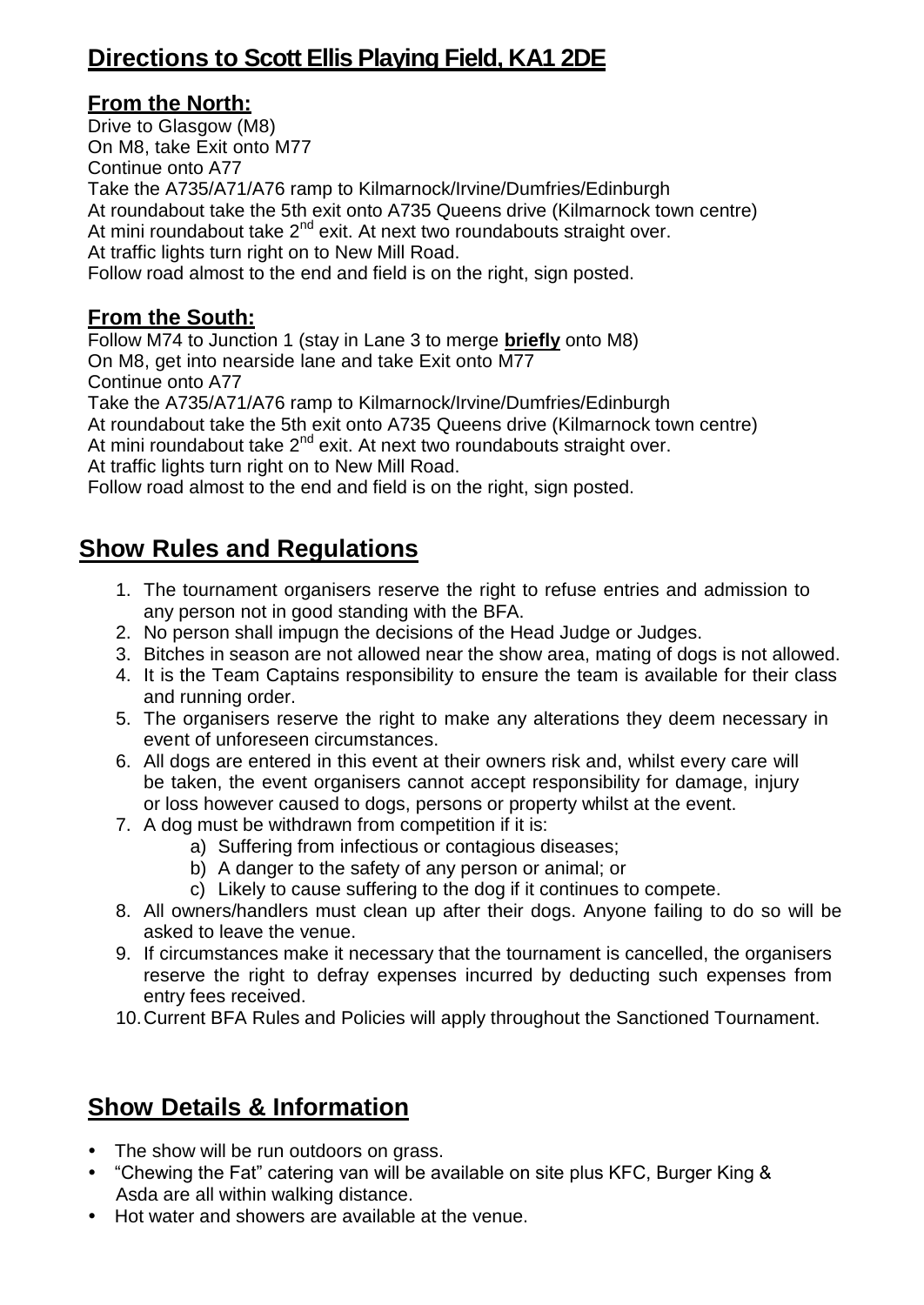# **Lomond Raiders**

Co-hosted with Killie Flyers

#### Entry Form for BFA Sanctioned Limited Open Tournament (Limited to 54 Teams)

Scott Ellis Playing Fields, Ayrshire, Scotland, KA1 2DE

### **14th & 15th MAY 2016** (Closing Date 15<sup>th</sup> April 2016)

Entry fee £40 per Team

*Declared times must be submitted in writing (or email) at Least 14 days before the tournament and must be at least half a second slower than seed time. (BFA rule 4.5) Team break out time is half a second faster than declared time (BFA rule 5.17(I)) All times, seed or declared, except Div 1, are subject to the division break out rule.*

|                | <b>Team Name</b> | <b>BFA No</b> |
|----------------|------------------|---------------|
|                |                  |               |
| $\overline{2}$ |                  |               |
| 3              |                  |               |
| 4              |                  |               |
| 5              |                  |               |
| 6              |                  |               |
|                |                  |               |

| <b>Team Captain</b> |  |
|---------------------|--|
| Address:            |  |
|                     |  |
|                     |  |
| Tel No:             |  |
| Email:              |  |

**See over for Starters Entry and information about camping requirements.**